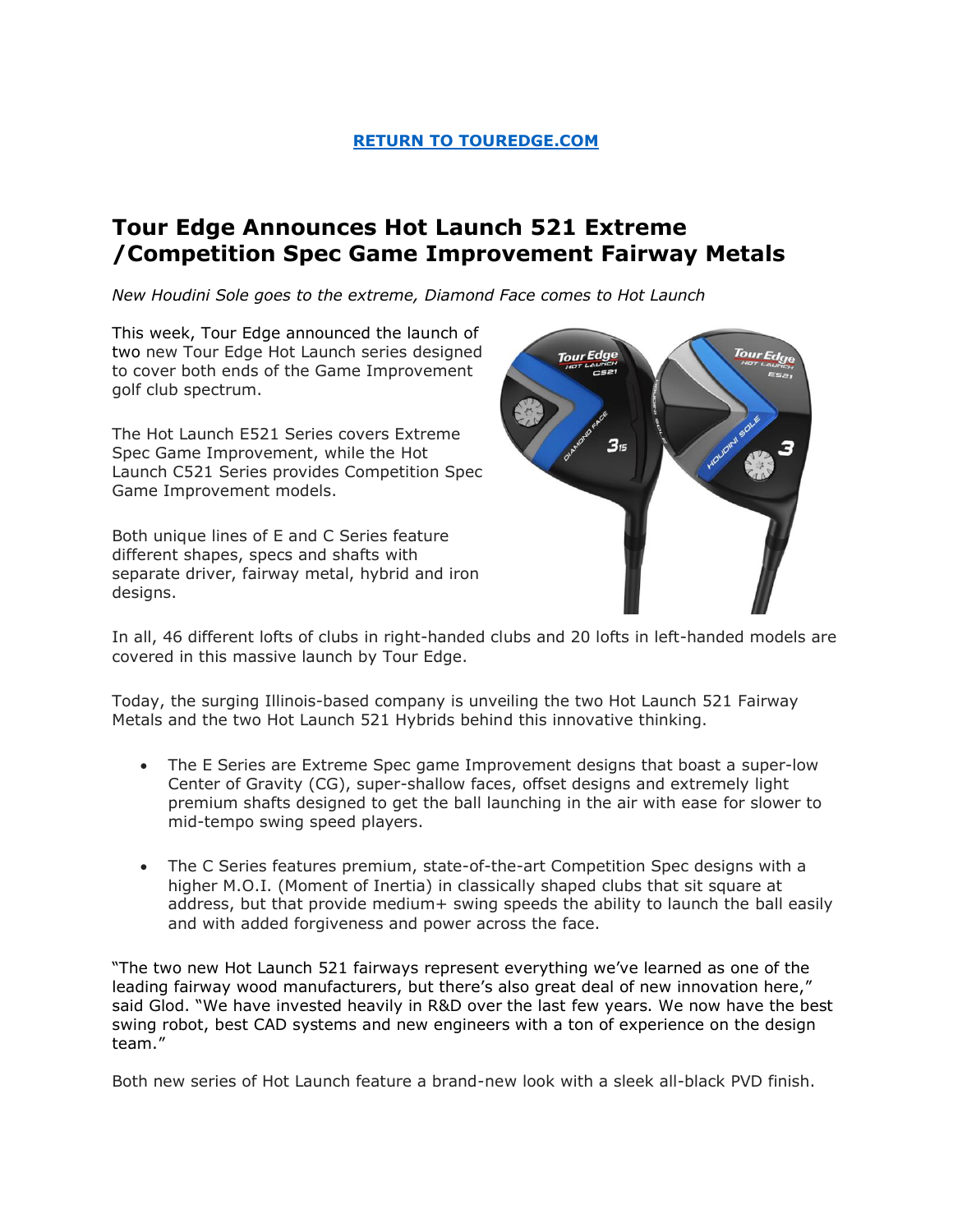"We put all of these resources into studying the Game Improvement sector and how we could raise the bar while targeting specific player needs and preferences," said Glod.

The new premium Hot Launch 521 Fairway Metals will be available globally on November 1, 2020.

# **Hot Launch E521 Fairway Metals (Extreme Spec)**

The Extreme Game Improvement Hot Launch E521 Fairway Metal offers the game-changing Houdini Sole in conjunction with a super-shallow face, slice-fighting offset designs, and heel weighting for added draw bias. The 17-4 stainless-steel E521 fairway features a thinner and lighter forged steel crown that increases ball speed for increased power creation and the ultimate in ease of use.



**Houdini Sole Technology -** The raised steel mass area of the Houdini Sole at the rear of the clubhead reduces the amount of area on the sole that interacts with the turf to reduce drag. The Houdini Sole includes an area of mass concentrated on the extreme trailing edge of the sole of the clubhead, as well as a curved leading edge under the face.

The Houdini design element has proven to be one of the most effective technologies at getting balls out of tough lies by reducing turf interaction by 35%. This leads to significantly less "duffs" caused by hitting up on the ball and hitting the turf at a lower point before the ball.

"When it comes to the E Series fairways and hybrids, the Houdini Sole becomes a complete life-saver from tight and tough lies," said Glod. "This is your get out of jail free card for the golf course."

The Houdini Sole was instrumental in significantly altering the CG placement of the Hot Launch E521 fairway. The CG is 23% lower and 6% further back than the previous Hot Launch fairways, making E Series the highest launching and easiest-to-hit fairway wood Tour Edge has produced.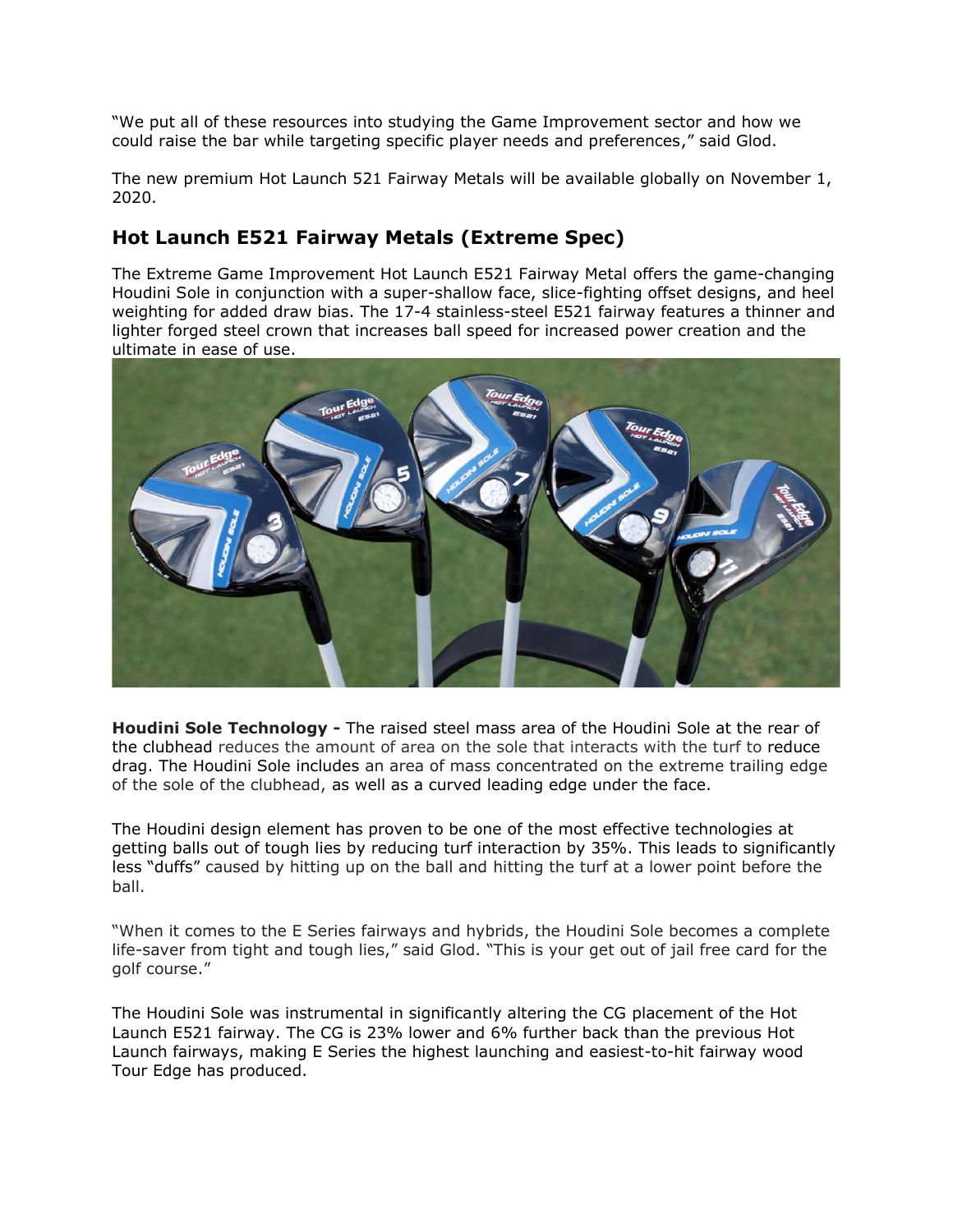**Heel Weighted, Offset/Shallow Cup Face, High Loft Designs -** The super-shallow Cup Face design in the Hot Launch E521 Fairway produces higher launch angles and extreme ease of launch. The lofts offered in the E Series are higher than standard Game Improvement clubs on the market, including a 7, 9 and 11-wood.

The strategically placed heel draw-bias weighting of the E Series offset designs are engineered to help golfers avoid the right side of the course and to increase launch conditions. The face was designed to be 8% shallower than the previous Hot Launch iteration.

**Control Length Shaft Technology -** Control Length Shaft Technology is optimized shorter shaft lengths that were designed specifically for the E Series metals to greatly improve accuracy and control, as well as to max out Smash Factor ratings.

Smash Factor is the measure of the amount of energy transferred from the club head to the golf ball. The higher the Smash Factor, the greater the energy transfer.

The 3-wood shaft length of 42.5" is a half inch to one inch shorter compared to the standard in the industry. The Control Length shaft system leads to more players hitting the center of the clubface that led to better overall driving stats.

**Premium Mitsubishi Fubuki Shaft -** The Hot Launch E521 Fairway Metal comes stock with a super-light FUBUKI metalwood shaft by Mitsubishi Chemical that ranges from 45 grams to 55 grams depending on the flex.

The extremely light FUBUKI metalwood shafts feature lower kick points and lower cycles per minute frequencies that promise to help players achieve maximum velocity and to fight the fade to produce a longer and straighter shots with a slightly drawn ball flight.

**Pound for Pound, Nothing Comes Close -** The Hot Launch E521 Fairway Metal will retail for \$149.99 and is covered by Tour Edge's industry leading lifetime warranty.

**Available Lofts in Right-Handed:** 16° 3-wood, 20° 5-wood, 23° 7-wood, 25° 9-wood, 27° 11-wood

**Available Lofts in Left-handed:** 16° 3-wood, 20° 5-wood, 23° 7-wood

**Stock Shaft:** Mitsubishi Fubuki HD (45-gram L-Flex, 50-gram A-Flex, 50-gram Regular Flex, 55-gram Stiff Flex)

**Grip:** Lamkin Z5 Rubber available in Undersize, Standard and Midsize.

## **Hot Launch C521 Fairway Metals (Competition Spec)**

The Competition Spec Hot Launch C521 Fairway Metal is for the player seeking optimal launch and spin rates with modern-classic-style designs, while still enjoying the benefits of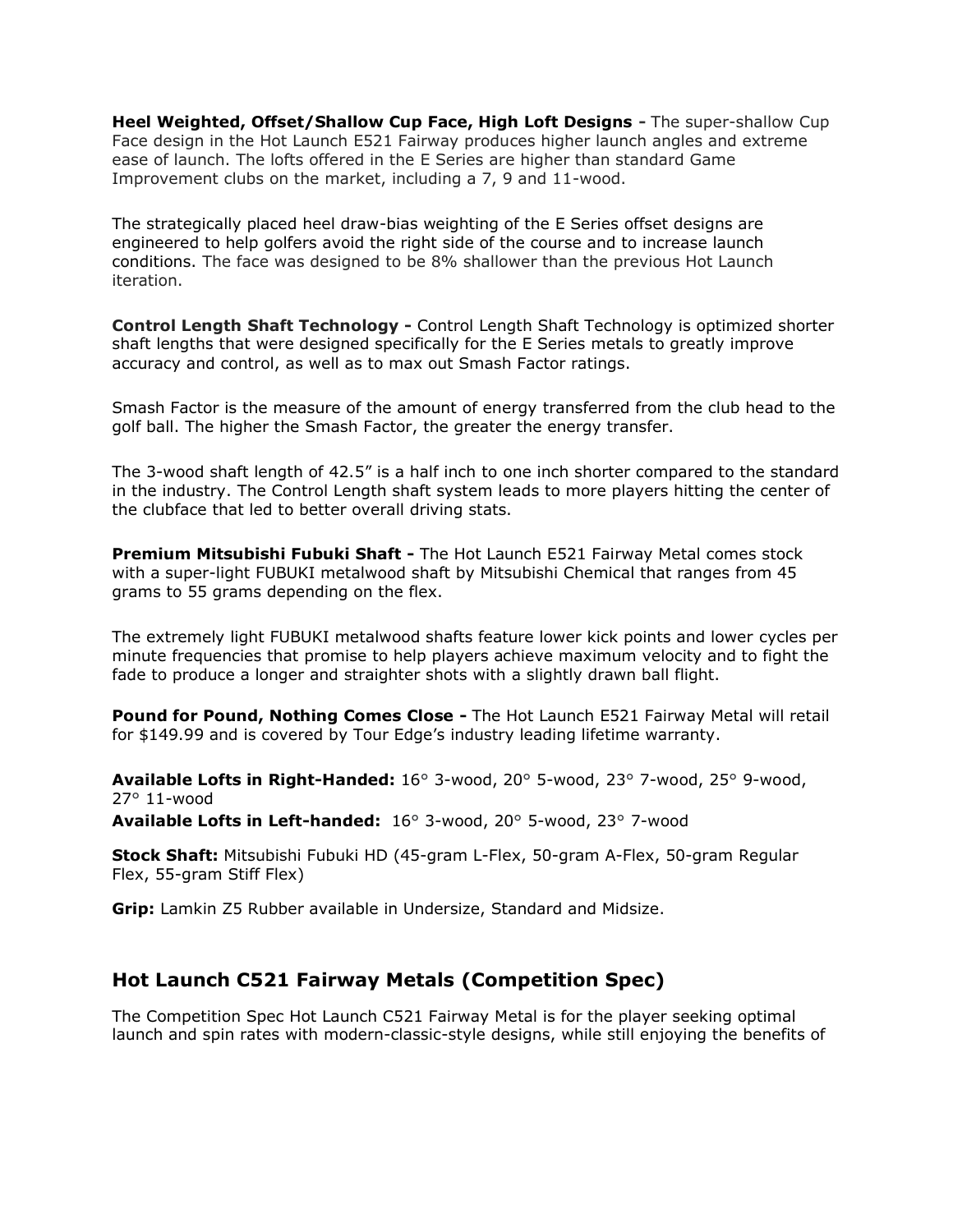extreme ease of use and high M.O.I. properties that will tighten dispersion and increase overall accuracy.

The C521 fairway metals are constructed of 17-4 stainless steel and feature a thinner and lighter forged steel crown that increases clubhead speed for the ultimate in power creation.

**Diamond Face/ Cup Face Technology -** The C Series fairway also features Diamond Face technology with 29 different thick and thin diamond shapes behind the face of the



metals for an enhanced sweet spot. Different variables of thick and thin diamond shapes or "mini-trampolines" behind the face produce a hotter face with faster ball speeds.

Previously, only Tour Edge Exotics clubs featured the Diamond Face innovation.

"To be able to take an amazing innovation like Diamond Face that changed the level of what we produced with Exotics EXS and to be able to bring it over to Hot Launch is a huge deal for the performance characteristics of these clubs," said Glod. "This is going to help a lot of golfers gain speed and power."

The deeper Cup Face design provides more contact points on the face that results in longer off-center hit distance.

**High Moment of Inertia/Rear Sole Weighting -** More weight in the rear sole, created by the new weight in the extreme back of the clubhead, moves the CG deep in the head for extremely high M.O.I. properties.

This farther back rear sole weight placement delivers a 6% increase in M.O.I. over the previous HL4 Fairway Metal. The back weight also affects the CG positioning of the club, with a 9% lower CG and a 6% farther back CG.

This precise CG positioning creates increased launch angles, apex heights, hang time and overall distance.

**Acoustic Engineering -** As with the C Series driver, Acoustic Ribbing Channels on the inside of the fairway help create upgraded acoustic engineering properties by enriching the sound and feel of the club head.

**Power Channel -** A 25% deeper Power Channel on the sole behind the face creates better weight distribution and increased face flexing. The Power Channel delivers amplified ball speed and less spin, as well as added forgiveness on shots struck lower on the face.

**Premium Aldila Rogue Shaft -** The mid-high launch, mid-spin Aldila Rogue shaft was chosen for the Hot Launch C Series after extensive testing with Tour Edge's one-of-a-kind swing robot T.E.D. (Tour Edge Development).